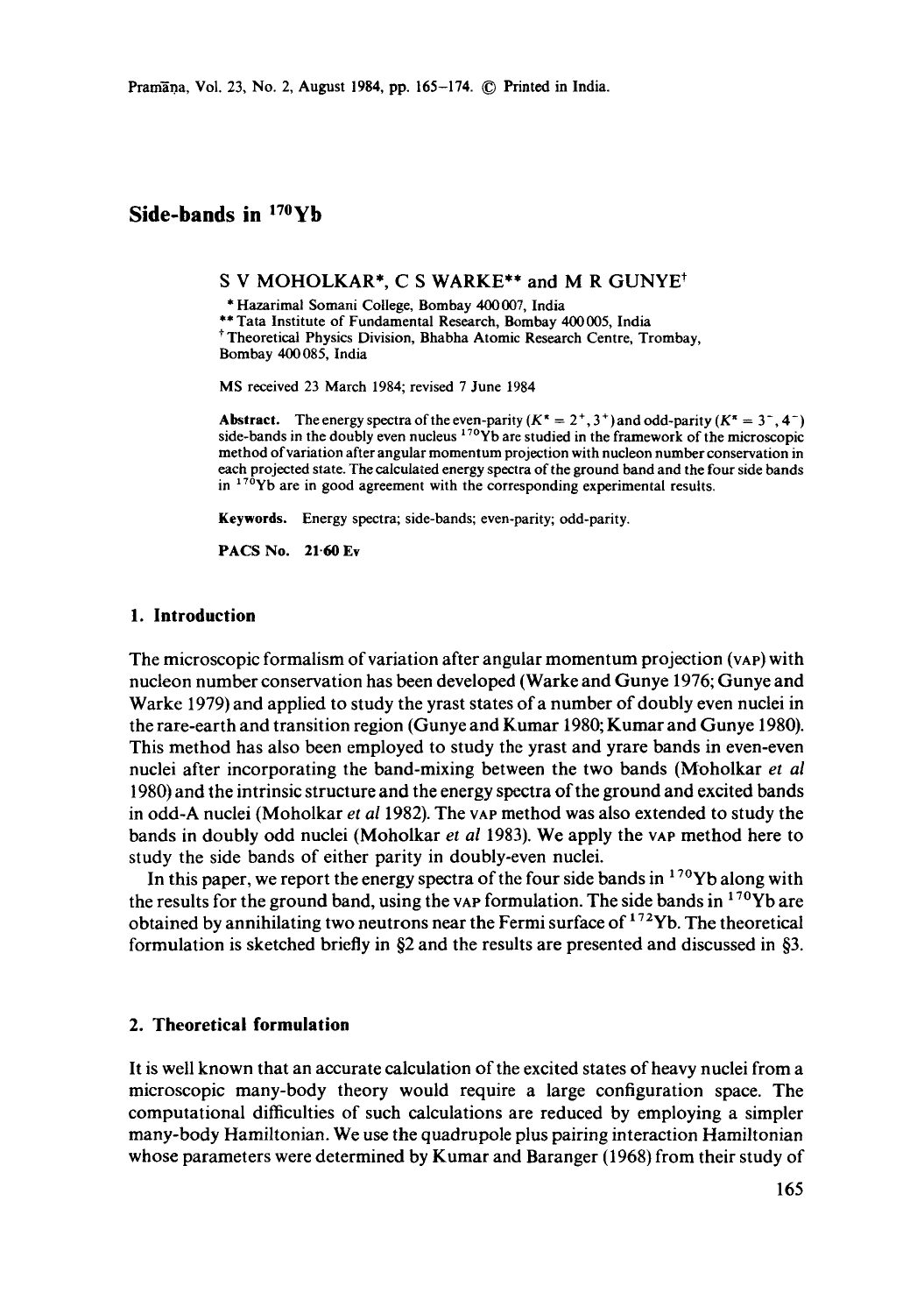equilibrium deformation of heavy nuclei.

$$
H = \sum_{\alpha} \varepsilon_{\alpha} a_{\alpha}^{\dagger} a_{\alpha} - \frac{1}{2} \chi \sum q_{\alpha\gamma}^{\mu} q_{\delta\beta}^{\mu} a_{\alpha}^{\dagger} a_{\beta}^{\dagger} a_{\delta} a_{\gamma}
$$

$$
- \frac{1}{2} G \sum_{\alpha} (-1)^{j_{\alpha} - m_{\alpha} + j_{\gamma} - m_{\gamma}} a_{\alpha}^{\dagger} a_{\alpha}^{\dagger} a_{\gamma} a_{\gamma}.
$$

$$
\tag{1}
$$

Here  $q^{\mu}$  is the quadrupole operator and  $\chi$  and G are the strengths of the quadrupole and pairing interactions respectively. The subscript  $\alpha$  in (1) denotes all the quantum numbers  $(n_{\alpha}, l_{\alpha}, j_{\alpha}, m_{\alpha})$  necessary for specification of a spherical single-particle state. The state  $\bar{\alpha}$  is connected to state  $\alpha$  by a time-reversal operator. The sums in (1) run over the entire configuration space of  $N = 4$  and 5 major shells for protons and  $N = 5$  and 6 major shells for neutrons.

We take the intrinsic variational wavefunction to be axially symmetric since the nuclei <sup>170, 172</sup>Yb prefer an axially symmetric equilibrium deformation (Das Gupta and Preston 1963; Gunye *et a11964;* Kumar and Baranger 1968). The intrinsic wavefunction  $\phi_0$  of the doubly even nucleus is given by

$$
\phi_0 = \prod_i \left( \mu_i + v_i b_i^{\dagger} b_i^{\dagger} \right) \vert 0 \rangle, \tag{2}
$$

where  $b_i^{\dagger}$  is the fermion operator corresponding to the deformed single-particle state i with occupation probability  $v_i^2 (= 1 - u_i^2)$ . The fermion operator  $b_i^{\dagger}$  is obtained from the spherical state operator  $a_n^{\dagger}$  by the transformation

$$
b_i^{\dagger} = \sum_{\alpha} \langle \alpha | C | i \rangle a_{\alpha}^{\dagger}, \qquad (3)
$$

where C is the transformation matrix. The intrinsic state  $\phi_K$  of the nucleus with A-2 nucleons can be obtained from the intrinsic state  $\phi_0$  of the nucleus with A nucleons by annihilating two nucleons in the two deformed single-particle states  $K_1$  and  $K_2$ . Thus one can construct two states with band quantum numbers  $K = K_1 + K_2$  or  $K = |K_1 - K_2|$ . The projected wavefunction in the *JM* state of the nucleus with A-2 nucleons is then given by

$$
\Psi_{MK}^{J} = N^{J} [P_{MK}^{J} \phi_{K} + (-)^{J-K} P_{M-K}^{J} \phi_{-K}], \tag{4}
$$

where

$$
\phi_K = b_{\bar{K}1} b_{\bar{K}2} \phi_0; \quad \phi_{-K} = b_{K1} b_{K2} \phi_0. \tag{5}
$$

The normalization constant  $N<sup>J</sup>$  in (4) is given by

$$
N^{J} = 2^{-1/2} [\langle \phi_K | P^J_{KK} | \phi_K \rangle + (-)^{J-K} \langle \phi_K | P^J_{K-K} | \phi_{-K} \rangle]^{-1/2}.
$$
 (6)

where  $P_{MK}^{J}$  in (4) and (6) is the angular momentum projection operator. The energy  $E_{K}^{J}$ is the expectation value of the Hamiltonian H in (1) in the state  $\Psi_{MK}^{J}$  of (4) of the nucleus with A-2 nucleons and is given by

$$
E'_{K} = \langle \Psi'_{MK} | H |_{MK}^{\prime} \rangle
$$
  
= 
$$
\frac{\left[ \langle \phi_{K} | HP'_{KK} | \phi_{K} \rangle + (-)^{j-K} \langle \phi_{K} | HP'_{K-K} | \phi_{-K} \rangle \right]}{\left[ \langle \phi_{K} | P'_{KK} | \phi_{K} \rangle + (-)^{j-K} \langle \phi_{K} | P'_{K-K} | \phi_{-K} \rangle \right]}.
$$
 (7)

Thus one has to evaluate the matrix elements  $\langle \phi_K | R | \phi_{\pm K} \rangle$  and  $\langle \phi_K | HR | \phi_{\pm K} \rangle$ , where R is the usual rotation operator, in order to calculate the energy  $E<sub>K</sub><sup>j</sup>$  in (7). The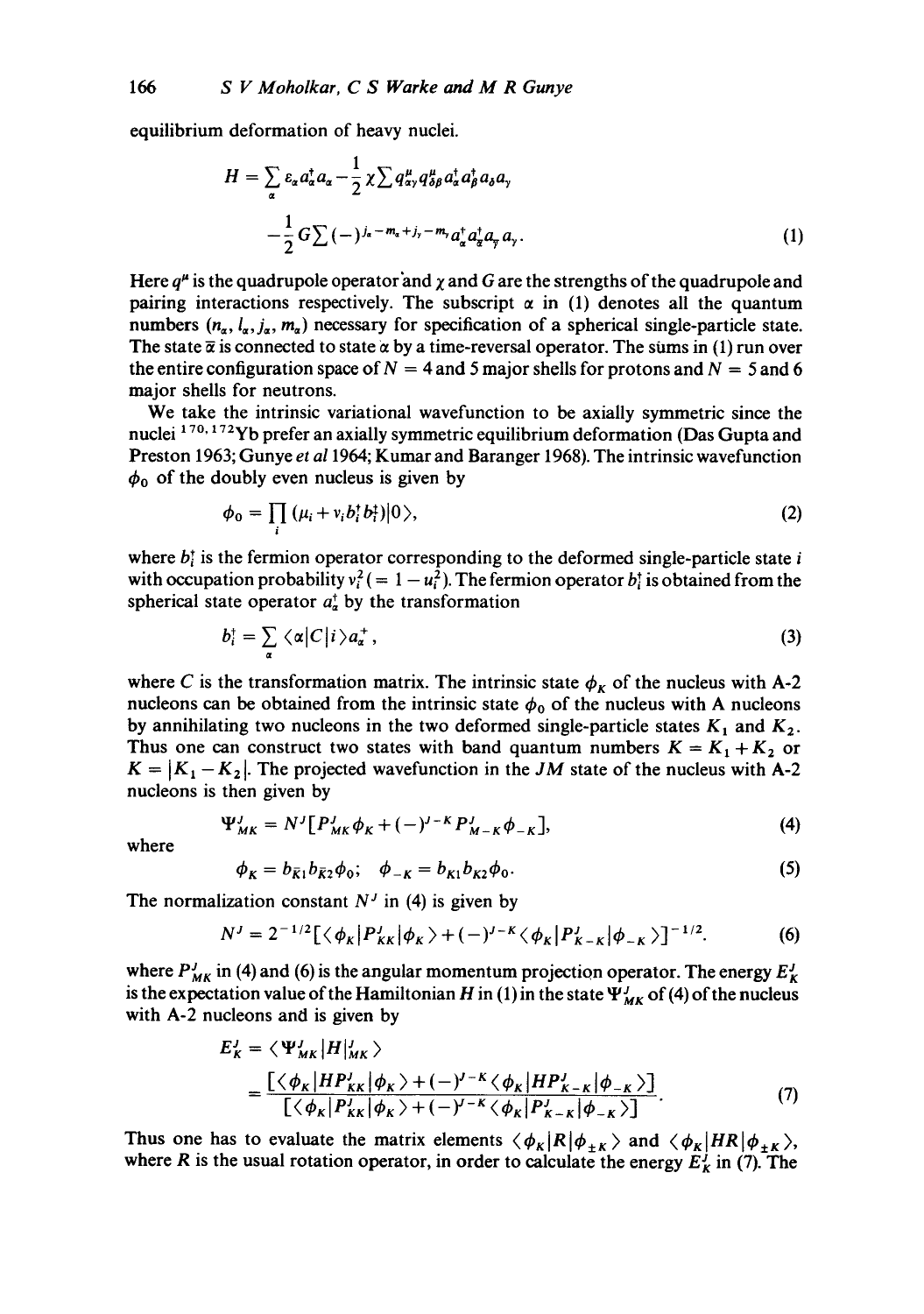calculation of these matrix elements is obviously quite complicated. To reduce computational complexity, we neglect the relatively insignificant part of the interaction of the nucleons in the  $K_1$  and  $K_2$  orbitals with the rest of the nucleons. One has to use some discretion in this approximation. In the evaluation of  $\langle \phi_K | HR | \phi_{+K} \rangle$ , we have included the exact single-particle energy contributions and the quadrupole interaction contributions of the two nucleons with those in the core. After carrying out the detailed algebra, we obtain the following expressions

$$
\langle \phi_K | R | \phi_{\pm K} \rangle = \langle \phi_0 | R | \phi_0 \rangle Y_{K_{\pm}}, \tag{8}
$$

$$
\langle \phi_K | HR | \phi_{\pm K} \rangle = \langle \phi_0 | R | \phi_0 \rangle \{ \langle HR \rangle Y_{K_{\mp}} + Z_{K_{\mp}} \},\tag{9}
$$

where  $\langle \phi_0 | R | \phi_0 \rangle$  and  $\langle HR \rangle$  are given by

$$
\langle \phi_0 | R | \phi_0 \rangle = (\det W)^{1/2}, \tag{10}
$$

$$
\langle HR \rangle = 2 \sum \varepsilon_{ij} \rho_{ji} - G \sum \sigma_{ii} - \frac{1}{2} \chi (Q_0^2 + 2Q_{1-}^2 + 2Q_{2+}^2). \tag{11}
$$

The expressions for the generalized matrices  $\rho$  and  $\sigma$ , Wand the quadrupole term  $Q_{\mu \pm}$ appearing in (10) and (11) are derived by Gunyc and Warke (1979). The expressions for  $Y_{K_{\pm}}$  and  $Z_{K_{\pm}}$  are obtained as

$$
Y_{K-} = \sum_{K_1' K_2'} P_{\bar{K}_1 K_1'} P_{\bar{K}_2 K_2} \{ \rho_{K_2 \bar{K}_1} \rho_{K_1 \bar{K}_1} - \rho_{K_2 \bar{K}_1} \rho_{K_1' \bar{K}_2} + \sigma_{\bar{K}_2 \bar{K}_1} \sigma_{K_2 K_1} \}.
$$
(12)  
\n
$$
Y_{K+} = \sum_{K_1, K_2'} P_{K_1 K_1'} P_{K_2 K_2} \{ \rho_{K_2 K_2} \rho_{K_1 K_1} - \rho_{K_2 K_1} \rho_{K_1 K_2} + \sigma_{K_2 K_1} \sigma_{K_2 K_1} \}.
$$
  
\n
$$
Z_{K-} = - (p\rho)_{\bar{K}_1 \bar{K}_1} (p\rho \varepsilon \rho)_{\bar{K}_2 \bar{K}_2} - (p\rho)_{\bar{K}_2 \bar{K}_2} (p\rho \varepsilon \rho)_{\bar{K}_1 \bar{K}_1}.
$$
  
\n
$$
Z_{K+} = - (p\rho)_{K_1 \bar{K}_1} (p\rho \varepsilon \rho)_{K_2 \bar{K}_2} - (p\rho)_{K_2 \bar{K}_2} (p\rho \varepsilon \rho)_{K_1 \bar{K}_1},
$$
(13)

where

$$
P=\tilde{C}\tilde{D}^*C.
$$

Here C is the transformation matrix in  $(3)$  and D is the rotation matrix. The final expression for the energy  $E_K^J$  in the projected state  $\Psi_{MK}^J$  in (4) of the nucleus with A-2 nucleons is given by

$$
E_K^J = \frac{\int_0^\pi \left(\det W\right)^{1/2} \left\{ \left\langle HR \right\rangle y_K^J(\theta) + z_K^J(\theta) \right\} \sin \theta \, d\theta}{\int_0^\pi \left(\det W\right)^{1/2} y_K^J(\theta) \sin \theta \, d\theta},\tag{14}
$$

where

$$
y_K^I(\theta) = Y_{K-}(\theta) d_{KK}^I(\theta) + (-\gamma)^{K} Y_{K+}(\theta) d_{K-K}^I(\theta).
$$
  
\n
$$
z_K^I(\theta) = Z_{K-}(\theta) d_{KK}^I(\theta) + (-\gamma)^{K-} Z_{K+}(\theta) d_{K-K}^I(\theta).
$$
 (15)

The energy  $E^j$  of the ground band of the even-even nucleus with A nucleons is given by

$$
E_0^j = \frac{\int_0^\pi (\det W)^{1/2} \langle HR \rangle d_{00}^j(\theta) \sin \theta \, d\theta}{\int_0^\pi (\det W)^{1/2} d_{00}^j(\theta) \sin \theta \, d\theta}
$$
(16)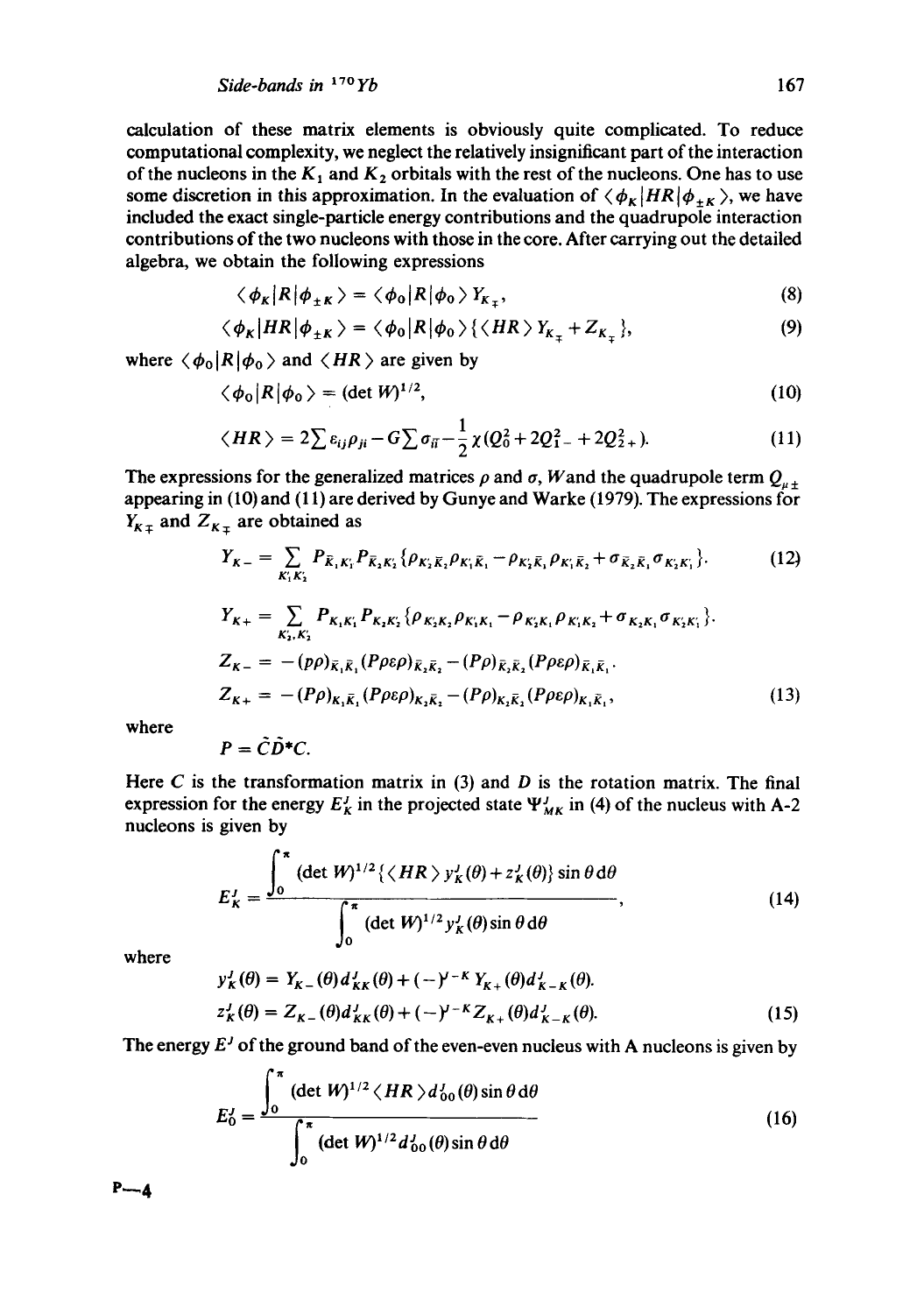### **3. Results and Discussion**

The nuclear energies of the doubly even nucleus  $^{172}$ Yb are calculated by minimizing  $E_0^J$ of (16) and those of <sup>170</sup>Yb by minimizing  $E_K^j$  of (14) and (15) by varying the deformation ( $\beta$ ), pairing gaps  $(\Delta_p, \Delta_n)$  and the chemical potentials  $(\lambda_p, \lambda_n)$  for each angular momentum state J. The constraint of nucleon number conservation is used to determine the chemical potentials in each projected state. The parameters  $\chi$  and G of the Hamiltonian in (1) were determined by Kumar and Baranger (1968) by restricting the configuration space to two major shells for each proton and neutron and assuming an inert core of 40 protons and 70 neutrons which necessitates the modification of the calculated energies. The simplest way to incorporate the effect of the neglected core on the excitation energies is by renormalizing the calculated energy spectrum (Gunye and Warke 1979) by introducing a parameter  $I<sub>c</sub>$  for the moment of inertia of the core. We assume that the moment of inertia of a nucleus in a state  $J$  is the sum of the moments of inertia  $I_c$  of the core and  $I_0$  of the outer valence nucleons. The moment of inertia  $I_0^I$ depends on J as evident from the calculated energies  $E_{\text{calc}}^J$ . Thus we get

$$
E_{\rm calc}^J = \frac{\hbar^2 J(J+1)}{2I_0^J},\tag{17a}
$$

for the yrast band of  $172$ Yb and

$$
E_{\text{calc}}^{J} = \frac{\hbar^2}{2I_0^J} [J(J+1) - K(K+1)].
$$
 (17b)

for K-band of  $170$ Yb. The corrected renormalized energy in the state J is then given by

$$
E_{\text{norm}}^J = E_{\text{calc}}^J \left[ 1 + (I_c/I_0^J) \right]^{-1}.
$$
 (18)

We have fixed the value of  $I_c$  by renormalizing the energy of the 2<sup>+</sup> yrast state in <sup>172</sup>Yb and have used the same value to calculate the different bands in  $170Yb$ .

We have studied the  $K^{\pi} = 0^{+}$  yrast bands in <sup>172</sup>Yb and <sup>170</sup>Yb, the two low-lying positive parity side bands  $(K^{\pi} = 2^{+}, 3^{+})$  and the two low-lying negative parity side bands ( $K^{\pi} = 3^{-}$ , 4<sup>-</sup>) in <sup>170</sup>Yb in the framework of vap formalism outlined in §2. Such microscopic variational calculations in a large configuration space of two major shells each for protons and neutrons are quite involved and very lengthy. Consequently, the band-mixing is not incorporated in this paper.

### 3.1 *The yrast band in* 172yb and 17°yb

The calculated renormalized energy  $E_{\text{norm}}^j$  and the experimental energy  $E_{\text{expt}}^j$  for each of the angular momentum state J in the yrast bands of  $1^{1/2}$ Yb and  $1^{1/0}$ Yb are shown in tables 1 and 2 respectively. The values of the variational parameters  $\beta$ ,  $\Delta_p$  and  $\Delta_n$ corresponding to the minimum of energy of each state are also shown in tables 1 and 2. It is seen from the two tabulations that there is no significant variation in proton pairing gap  $\Delta_p$  with angular momentum. The neutron pairing gap  $\Delta_p$ , however, first decreases gradually with increasing J and then starts decreasing drastically. The neutron pairing gap vanishes at  $J = 14$  in <sup>170</sup>Yb and at  $J = 12$  in <sup>172</sup>Yb and remains zero for all higher angular momentum states. The calculated energies of the ground band are renormalized by employing the value  $I_c = 12.5\hbar^2/\text{MeV}$  for all the states. This value is determined so as to reproduce the experimental energy of the  $2^+$  yrast state in  $17^2$ Yb. It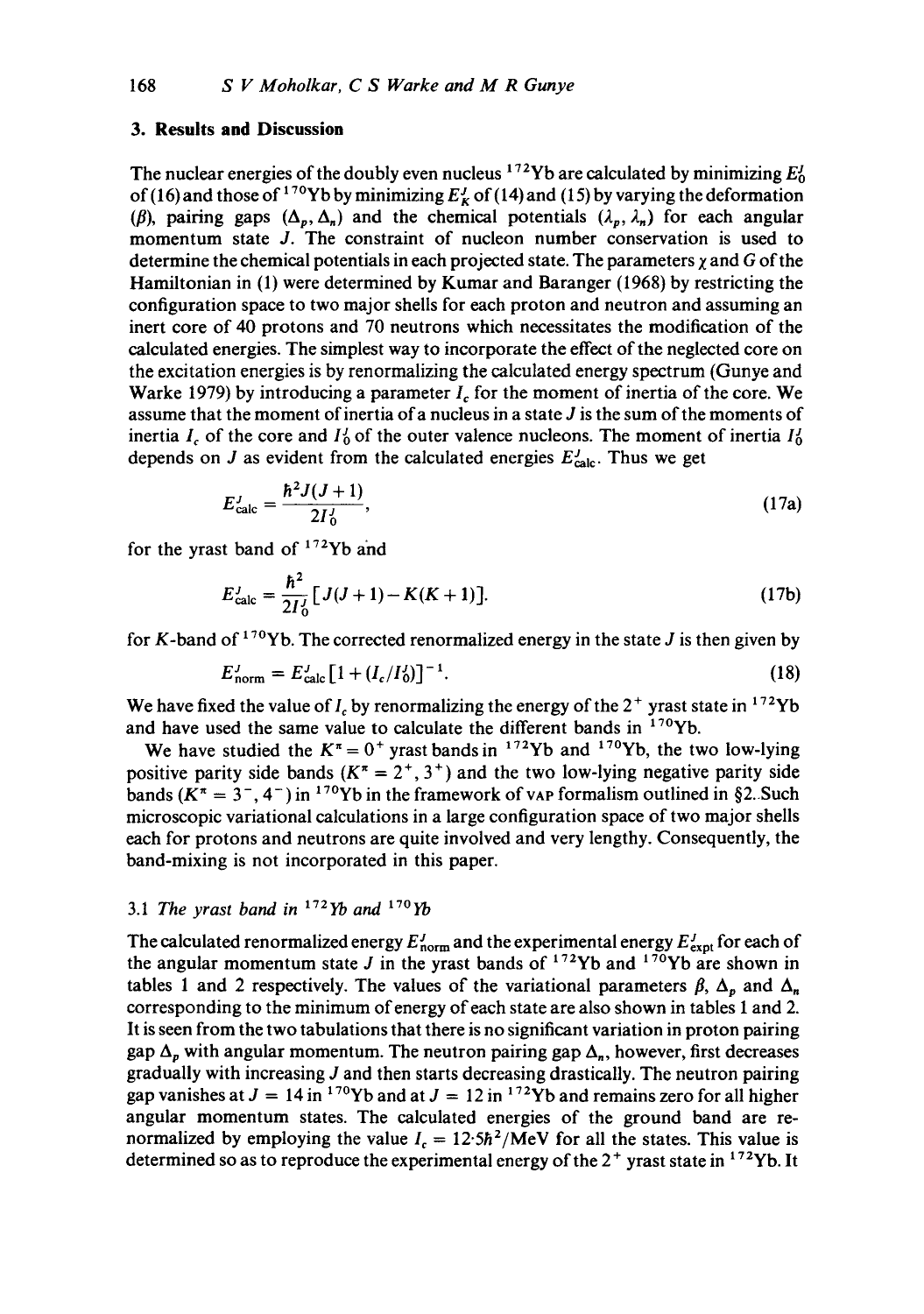**Table** 1. Calculated and experimental energies (in MeV)  $E_{\text{norm}}^{J}$  and  $E_{\text{expt}}^{J}$  are tabulated for each angular momentum state  $J$  in the ground band of  $172$ Yb.

|          |                     |              |          |                         |                     | 170Yb.    |      |            |                   |                        |                     |
|----------|---------------------|--------------|----------|-------------------------|---------------------|-----------|------|------------|-------------------|------------------------|---------------------|
| J*       | β                   | $\Delta_{p}$ | Δ,       | $E_{\text{expt}}^{J^*}$ | $E_{\text{norm}}^J$ | $J^{\pi}$ |      |            |                   |                        |                     |
| $0+$     | $0-32$              | 0.82         | 0.63     | $0 - 00$                | $0-00$              |           | β    | $\Delta_p$ | $\Delta_{\kappa}$ | $E_{\text{expt}}^{J*}$ | $E_{\text{norm}}^J$ |
| $2^+$    | $0-32$              | 0.82         | $0-63$   | $0 - 08$                | $0 - 08$            | $0+$      | 0.32 | 0.84       | 0.68              | 0.00                   | $0-00$              |
| $4^+$    | 0.34                | 0.82         | 0.63     | 0.26                    | 0.26                | $2^+$     | 0.32 | 0.84       | 0.65              | $0 - 08$               | $0 - 08$            |
| $6+$     | 0.34                | 0.79         | 0.57     | 0.54                    | 0-53                | $4+$      | 0.32 | 0.84       | 0.60              | 0.28                   | 0.26                |
| $8+$     | $0-34$              | 0.79         | $0-40$   | 0.91                    | 0.89                | $6+$      | 0.32 | 0.84       | 0.55              | 0.57                   | 0.55                |
| $10+$    | 0.34                | $0 - 67$     | 0.23     | 1.37                    | 1.29                | $8^+$     | 0.34 | 0.81       | 0.46              | 0.96                   | 0.92                |
| $12^{+}$ | 0.34                | $0-67$       | $\bf{0}$ | 1.91                    | 1.72                | $10^{+}$  | 0.34 | 0.78       | 0.34              | 1.44                   | 1.34                |
| $14^+$   | 0.34                | 0.67         | 0        |                         | 2.22                | $12^{+}$  | 0.34 | 0.75       | 0.20              | 1.98                   | $1 - 84$            |
| $16+$    | 0.34                | $0-67$       | $\bf{0}$ |                         | 2.79                | $14+$     | 0.34 | 0.72       | $\Omega$          | 2.58                   | 2.38                |
| $18+$    | 0.34                | $0 - 67$     | $\bf{0}$ | --                      | 3.42                | $16+$     | 0.34 | $0-72$     | $\bf{0}$          | $3 - 20$               | 2.95                |
| 20*      | 0.34                | 0.67         | $\bf{0}$ |                         | 4.13                | $18+$     | 0.34 | $0-72$     | $\theta$          | $3 - 81$               | 3.52                |
|          |                     |              |          |                         |                     | $20^{+}$  | 0.34 | 0.72       | $\bf{0}$          | $4-44$                 | 4.10                |
|          | * Greenwood (1975). |              |          |                         |                     |           |      |            |                   |                        |                     |

\* Walker *et al* (1981).

**Table** 2. Calculated and experimental energies (in MeV).  $E_{\text{norm}}^J$  and  $E_{\text{expl}}^J$  are tabulated for each angular momentum state  $J$  in the ground band of

is seen from tables 1 and 2 that the renormalized energies are in fairly good agreement with the corresponding experimental energies.

The structure of the side-bands in the even-even nucleus  $170Yb$  can be understood from the intrinsic state of the nucleus  $172\gamma$ b. The excited side-bands in  $170\gamma$ b are constructed by annihilating two neutrons from different orbits near the Fermi surface of neutrons in the intrinsic state of  $172$ Yb. In the range of deformations relevant to  $170Yb$ , the neutron orbits in the vicinity of Fermi surface in  $172Yb$  are characterized by  $\Omega_1^* = 7/2^+$  predominantly ( $\sim 97\%$ ) from  $0i_{13/2}$  state,  $\Omega_2^* = 1/2^-$  with large admixtures from various single-particle states and  $\Omega_3^* = 5/2^-$  predominantly ( $\sim 88\%$ ) from  $0h_{11/2}$  state. We have considered these three neutron orbits in constructing the lowlying side-bands of both parity in the nucleus  $170$ Yb. By annihilating a neutron from each of the orbits with  $\Omega_1 = 7/2^+$  and  $\Omega_2 = 1/2^-$  in <sup>172</sup>Yb, one obtains the two negative parity bands in <sup>170</sup>Yb with band quantum numbers  $K_1^{\pi} = \Omega_1 + \Omega_2 = 4^{-}$  and  $K_2^{\pi} = |\Omega_1 - \Omega_2| = 3$ . The higher excited side-bands  $K^{\pi} = 6$  and 1<sup>-</sup> corresponding to the neutron annihilation from orbits  $\Omega_1 = 7/2^+$  and  $\Omega_3 = 5/2^-$  are not considered in our present investigations. The low-lying positive parity side-bands are constructed by annihilating a neutron from each of the orbits  $\Omega_2^{\pi} = 1/2^-$  and  $\Omega_3^{\pi} = 5/2^-$ . The band quantum number of these positive parity side-bands are  $K_3^{\pi} = \Omega_2 + \Omega_3 = 3^+$ and  $K_4^* = |\Omega_2 - \Omega_3| = 2^+$ . We have performed calculations for all these four experimentally observed (Walker *et al* 1981) side-bands in <sup>170</sup>Yb.

### 3.2 *Negative parity bands*  $(K^{\pi} = 3^{-}, 4^{-})$  *of* <sup>170</sup>*Yb*

In the microscopic vap formalism, the energy of each  $J$  state in the band  $K$  is obtained by minimizing  $E_{K}^{J}$  in (14) ( $\beta$ ), ( $\Delta_{p}$ ,  $\Delta_{n}$ ) and ( $\lambda_{p}$ ,  $\lambda_{n}$ ). The calculated energies in both the  $K_1^{\pi} = 4^-$  and  $K_2^{\pi} = 3^-$  bands are renormalized by employing the same  $I_c$  value obtained from the renormalization of the energy of the  $2^+$  yrast state in  $172\text{Yb}$ . The calculated and the corresponding experimental (Walker *et al* 1981) energy spectra are displayed in table 3 for the  $K_1^{\pi} = 4^-$  band and in table 4 for the  $K_2^{\pi} = 3^-$  band. The values of the variational parameters  $\beta$ ,  $\Delta_p$  and  $\Delta_n$  corresponding to the minimum energy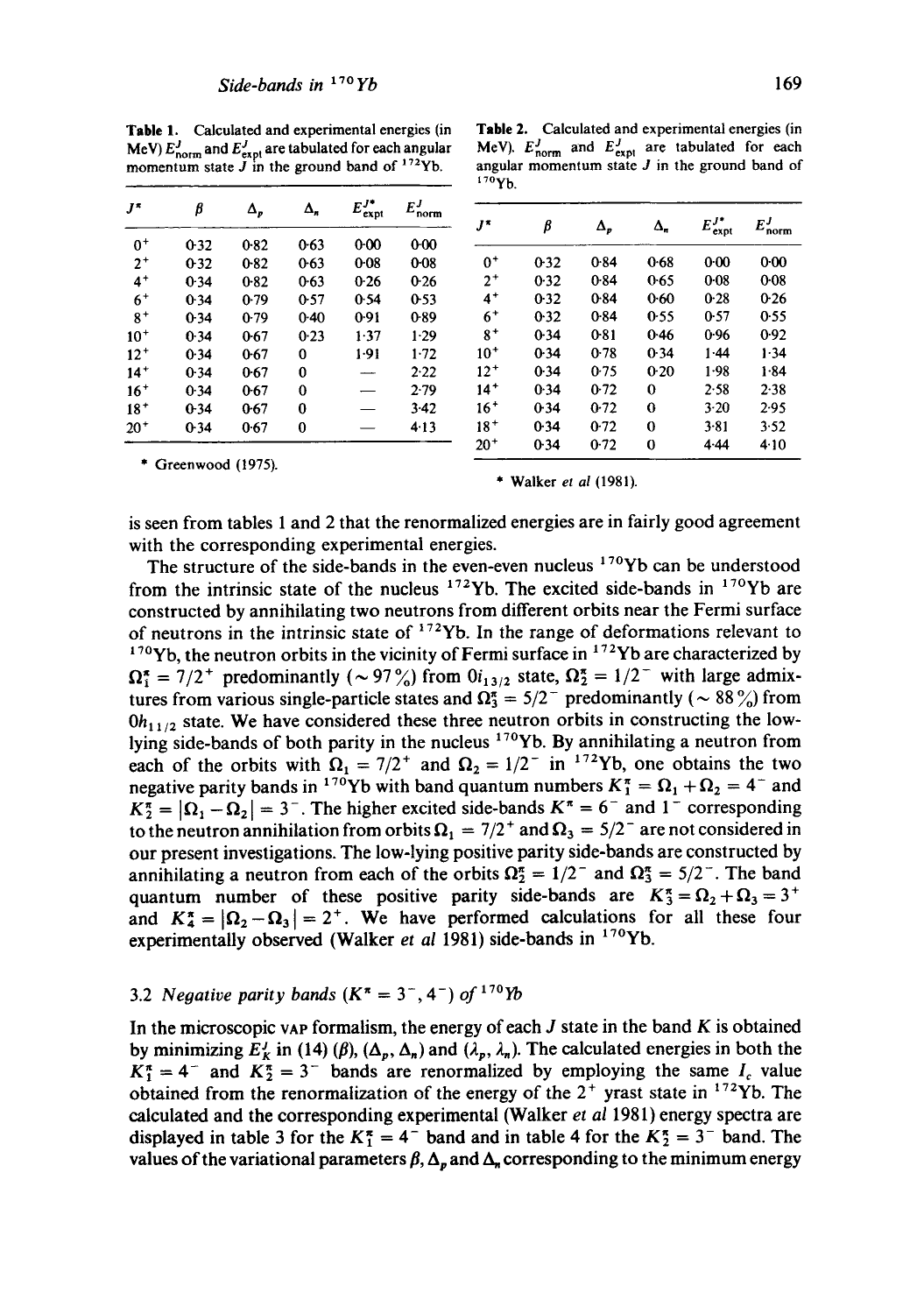in each angular momentum state are also shown in tables 3 and 4. It can be seen from tables 3 and 4 that the pairing gaps  $\Delta_p$  and  $\Delta_n$  and deformation  $\beta$  change only slightly with J. Moreover, the behaviour of these parameters is almost identical for the two bands. Also there is a good agreement between the calculated and experimental energies in both the negative parity bands. In the  $K_2^{\pi} = 3^{-}$  band, the  $J = 3^{-}$  and 4<sup>-</sup> members of the band are not so far observed. According to our calculations, the energy levels  $J = 3^-$  and  $J = 4^-$  of this  $K_2^{\pi} = 3^-$  band should occur at 1.48 MeV and 1.56 MeV excitation energies respectively. It should be mentioned here that the calculated energy separation of 220 keV between the  $J = 5^-$  state from  $K_2^{\pi} = 3^-$  band and the band-head  $J = 4^-$  of the  $K_1^{\pi} = 4^-$  band agrees fairly well with the corresponding energy separation of 400 keV observed experimentally.

#### 3.3 *Positive parity bands*  $(K^{\pi} = 2^{+}, 3^{+})$  *of* <sup>170</sup>*Yb*

The calculated energy spectra of the  $K_3^* = 3^+$  and  $K_4^* = 2^+$  bands are shown along with the experimental energy spectra (Walker *et al* 1981) in tables 5 and 6 respectively. The values of the variational parameters corresponding to the minimum energy in each angular momentum state are also shown in tables 5 and 6. The calculated energies in both the  $K_3^{\pi} = 3^+$  and  $K_4^{\pi} = 2^+$  bands are renormalized by employing the same  $I_c = 12.5\hbar^2/\text{MeV}$  value obtained from fitting the energy of 2<sup>+</sup> yrast state in <sup>172</sup>Yb. As seen from tables 5 and 6, there is a good agreement between the calculated and experimental energies for almost all the states in both the bands. The band-head of the  $K_3^* = 3^+$  band is not experimentally observed. Our calculations predict the excitation energy of this  $J^{\pi} = 3^{+}$  state as 1.30 MeV. It should also be mentioned here that the observed energy separation of 350 keV between the 4<sup>+</sup> state of  $K_3^{\pi} = 3^+$  band and the <sup>2+</sup> band-head of  $K_4^{\pi} = 2^+$  band is fairly well reproduced (210 keV) by our calculations. The results obtained in the ground and the four excited bands in  $170Yb$  are

**Table** 3. Calculated and experimental energies in (MeV).  $E_{\text{norm}}^J$  and  $E_{\text{expt}}^J$  are tabulated for each angular momentum state  $J$  in the excited band  $4^$ band of <sup>170</sup>Yb. (The energies are with respect to the band head energy of  $4^-$  state).

| J*       | β    | Δ,   | $\Delta_n$ | $E_{\text{expt}}^{J*}$ | $E^{J}_{\rm norm}$ |  |  |
|----------|------|------|------------|------------------------|--------------------|--|--|
| $4^-$    | 0.28 | 0.92 | 0.78       | $0 - 00$               | 0.00               |  |  |
| $5^-$    | 0.28 | 0.92 | 0.78       | 0.09                   | 0.10               |  |  |
| $6-$     | 0.28 | 0.92 | 0.78       | 0.19                   | 0.21               |  |  |
| $7^-$    | 0.28 | 0.92 | 0.78       | $0 - 31$               | 0.35               |  |  |
| $8^-$    | 0.28 | 0.92 | 0.78       | 0.46                   | 0.51               |  |  |
| 97       | 0.28 | 0.92 | 0.78       | 0.61                   | 0.68               |  |  |
| $10^{-}$ | 0.28 | 0.92 | 0.78       | 0.80                   | 0.88               |  |  |
| $11 -$   | 0.28 | 0.92 | 0.78       | 0.98                   | $1-08$             |  |  |
| $12^{-}$ | 0.30 | 0.87 | $0-71$     | $1-21$                 | 1.31               |  |  |
| $13^{-}$ | 0.30 | 0.87 | 0.71       | $1-42$                 | 1.55               |  |  |
| 14-      | 0.30 | 0.87 | 0.71       | $1 - 71$               | 1.80               |  |  |
|          |      |      |            |                        |                    |  |  |

**Table** 4. Calculated and experimental energies (in MeV)  $E_{\text{norm}}^J$  and  $E_{\text{expt}}^J$  are tabulated for each angular momentum state J in the excited band  $(3^-)$  of  $170$ Yb. The energies are with respect to the energy of  $5$ state which is the lowest in the band. The level  $3$ and 4<sup>-</sup> are not observed.

| $J^{\pi}$ | ß      | Δ,   | $\Delta_n$ | $E_{\text{expt}}^{J*}$ | $E^{J}_{\rm norm}$ |
|-----------|--------|------|------------|------------------------|--------------------|
| $3^-$     | $0-28$ | 0.92 | 0.78       |                        | $-0.18$            |
| $4 -$     | 0.28   | 0.92 | 0.78       |                        | $-0.10$            |
| $5^-$     | 0.28   | 0.92 | 0.78       | $0 - 00$               | 0.00               |
| $6-$      | $0-28$ | 0.92 | 0.78       | 0.10                   | 0:11               |
| $7^-$     | $0-28$ | 0.92 | 0.78       | 0.24                   | 0.26               |
| 8-        | 0.28   | 0.92 | 0.78       | 0.38                   | 0.41               |
| g-        | 0.28   | 0.92 | 0.78       | 0.56                   | 0.58               |
| $10-$     | 0.28   | 0.92 | 0.78       | 0.73                   | 0.78               |
| $11^{-}$  | $0-30$ | 0.87 | 0.71       | 0.94                   | 0.99               |
| $12^{-}$  | $0-30$ | 0.87 | 0.71       | 1.16                   | $1-21$             |
| $13-$     | 0.30   | 0.87 | 0.71       | 1.39                   | $1 - 44$           |

\* Walker et *al* (1981). \* Walker et *al* (1981).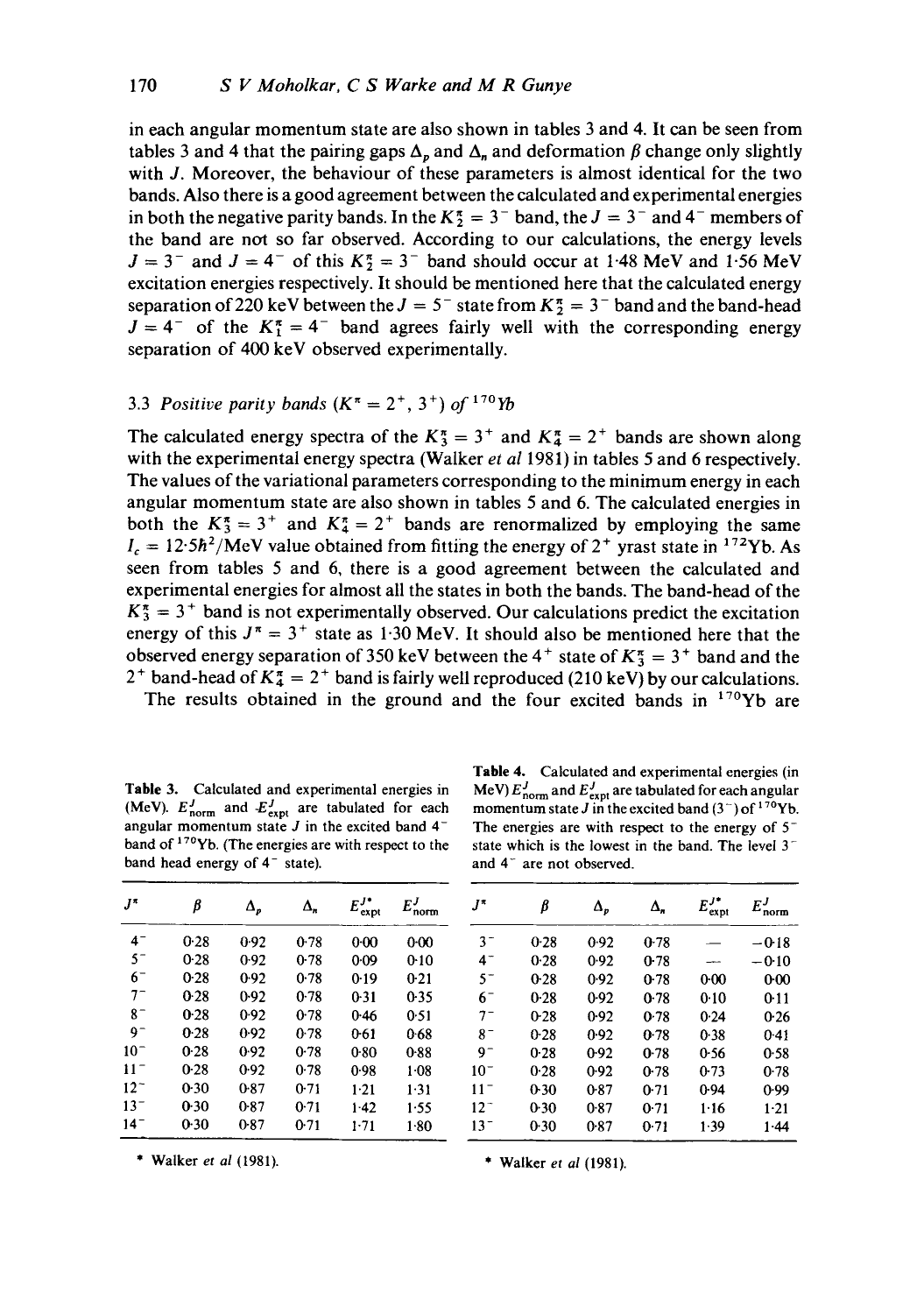**Table** 5. Calculated and experimental energies (in MeV)  $E_{\text{norm}}^J$  and  $E_{\text{expt}}^J$  are tabulated for each angular momentum state J in the excited band  $(3^+)$  of  $17^0$ Yb. The energies are with respect to the  $4<sup>+</sup>$  state in the band as the band head  $3<sup>+</sup>$  state is not experimentally observed.

| $J^{\pi}$ | β      |            | Δ,   | $E_{\text{expt}}^{J*}$ | $E^J$   | $J^{\pi}$ | þ      | $\Delta_p$ | $\Delta_n$ | $E_{\text{expt}}$ | $E_{\text{norm}}$ |
|-----------|--------|------------|------|------------------------|---------|-----------|--------|------------|------------|-------------------|-------------------|
|           |        | $\Delta_p$ |      |                        | norm    | $2^+$     | 0.26   | 0.97       | 0.86       | $0 - 00$          | 0.00              |
| $3^+$     | 0.26   | 0.97       | 0.86 |                        | $-0.10$ | $3^+$     | 0.26   | 0.97       | 0.86       | 0.08              | $0-08$            |
| $4+$      | 0.26   | 0.97       | 0.86 | $0 - 00$               | 0.00    | $4^+$     | 0.26   | 0.97       | 0.86       | 0.18              | 0.20              |
| $5+$      | 0.26   | 0.97       | 0.86 | 0.12                   | 0.14    | $5^+$     | 0.26   | 0.97       | 0.86       | 0.31              | 0.34              |
| $6+$      | 0.26   | 0.97       | 0.86 | 0.26                   | 0.30    | $6+$      | $0-28$ | 0.92       | 0.78       | 0.46              | 0.50              |
| $7^+$     | 0.26   | 0.97       | 0.86 | 0.43                   | 0.49    | $7^+$     | 0.28   | 0.92       | 0.78       | 0.63              | 0.70              |
| $8+$      | $0-28$ | 0.92       | 0.78 | 0.60                   | 0.70    | $8^+$     | 0.28   | 0.92       | 0.78       | 0.81              | 0.89              |
| $9+$      | 0.28   | 0.92       | 0.78 |                        | 0.96    | $9+$      | 0.28   | 0.92       | 0.78       | $1-07$            | 1.16              |
| $10+$     | 0.28   | 0.92       | 0.78 | 1.04                   | $1-20$  | $10^{+}$  | 0.28   | 0.92       | 0.78       | 1.23              | 1.38              |
| $11+$     | 0.28   | 0.92       | 0.78 |                        | 1.49    | $12^{+}$  | $0-28$ | 0.92       | 0.78       | 1.68              | 1.72              |
| $12^{+}$  | 0.28   | 0.92       | 0.78 | <b>CONTRACTOR</b>      | 1.81    | $14^{+}$  | 0.28   | 0.92       | 0.78       | 2.16              | 1.97              |
| $13+$     | 0.28   | 0.92       | 0.78 |                        | 2.13    |           |        |            |            |                   |                   |

| Table 6. Calculated and experimental energies (in                               |  |  |  |  |  |  |  |  |
|---------------------------------------------------------------------------------|--|--|--|--|--|--|--|--|
| MeV) $E_{\text{norm}}^J$ and $E_{\text{expt}}^J$ are tabulated for each angular |  |  |  |  |  |  |  |  |
| momentum state J in the excited band $(2^+)$ of $170$ Yb.                       |  |  |  |  |  |  |  |  |
| The energies are with respect to the band head                                  |  |  |  |  |  |  |  |  |
| energy of the $2+$ state.                                                       |  |  |  |  |  |  |  |  |

| J*       | β      | $\Delta_p$ | $\Delta_n$ | $E_{\text{expt}}^{J*}$ | $E_{\rm norm}^J$ |
|----------|--------|------------|------------|------------------------|------------------|
| $2^+$    | 0.26   | 0.97       | 0.86       | $0 - 00$               | 0.00             |
| $3+$     | 0.26   | 0.97       | 0.86       | 0.08                   | 0.08             |
| $4^+$    | 0.26   | 0.97       | 0.86       | 0.18                   | 0.20             |
| 5+       | 0.26   | 0.97       | 0.86       | 0.31                   | 0.34             |
| $6+$     | $0-28$ | 0.92       | 0.78       | 0.46                   | 0.50             |
| 7+       | 0.28   | 0.92       | 0.78       | 0.63                   | 0.70             |
| $8+$     | 0.28   | 0.92       | 0.78       | 0.81                   | 0.89             |
| $9+$     | 0.28   | 0.92       | 0.78       | $1-07$                 | 1.16             |
| $10^{+}$ | 0.28   | 0.92       | 0.78       | 1.23                   | 1.38             |
| $12^{+}$ | $0-28$ | 0.92       | 0.78       | 1.68                   | 1.72             |
| 14*      | 0.28   | 0.92       | 0-78       | 2.16                   | 1.97             |

\* Walker *et al* (1981).

\* Walker *et al* (1981).

summarized in figures 1 to 6. The calculated and experimental band-head positions of the  $K = 0^+, 2^+, 3^-, 3^-$  and 4<sup>-</sup> bands are displayed in figure 1. In the case where the band-head is not experimentally located, the next excited state in that band is compared. The calculated I (moment of inertia) *vs*  $\omega^2$  (square of angular velocity) curves are compared with the corresponding experimental curves for the ground  $K = 0^+$  band and the excited  $K = 2^+, 3^+, 3^-$  and  $4^-$  bands in figures 2 to 6. It is seen from figure 2 that the observed S-shaped I *vs*  $\omega^2$  curve is well reproduced by our microscopic calculations. The observed I  $v s \omega^2$  curves for all the four excited bands have **a** saw-toothed structure. The present microscopic calculations reproduce this behaviour reasonably well in all the excited bands in  $170Yb$ .



**Figure 1.** Calculated and experimental band-head positions of the  $K = 0^+, 2^+, 3^-, 3^-$  and  $4^-$  bands.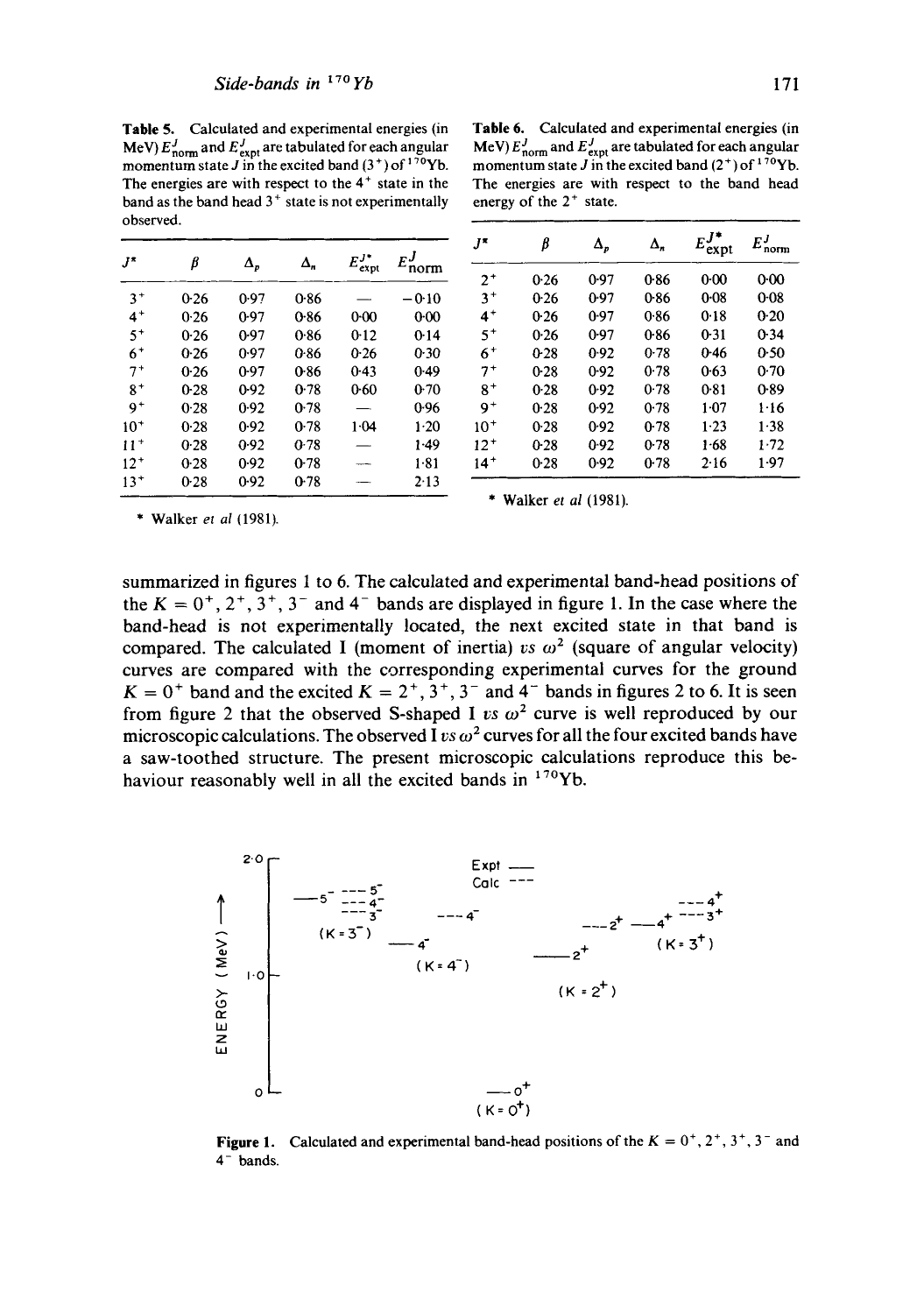

Figure 2. Calculated *I vs*  $\omega^2$  curve compared with the corresponding experimental curve for the ground band in  $170Yb$ .



Figure 3. Same as in figure 2 for the  $K = 4^-$  band in <sup>170</sup>Yb.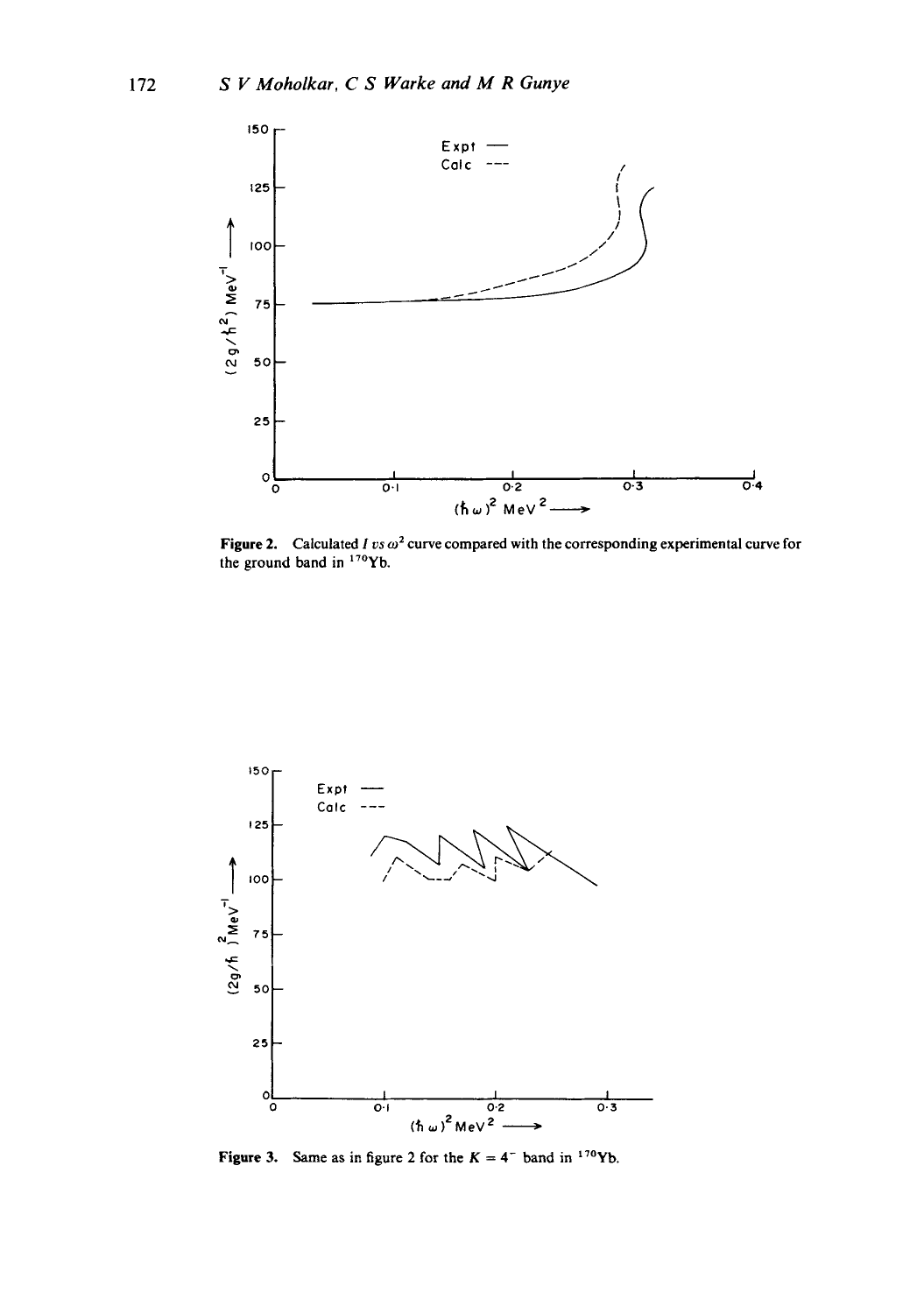

**Figure 4.** Same as in figure 2 for the  $K = 3$ <sup>-</sup> band in <sup>170</sup>Yb.



**Figure 5.** Same as in figure 2 for the  $K = 3^+$  band in <sup>170</sup>Yb.

## **4. Conclusions**

**The microscopic formalism of variation after projection of angular momentum with nucleon number conservation in each projected state is extended to study the low-lying**  side-bands in the doubly even nucleus <sup>170</sup>Yb. The calculations are performed in a large **configuration space of two major shells each for the valence protons and neutrons outside an inert core of 40 protons and 70 neutrons. A nuclear Hamiltonian with quadrupole plus pairing interactions is employed in the calculations. The excited side-**